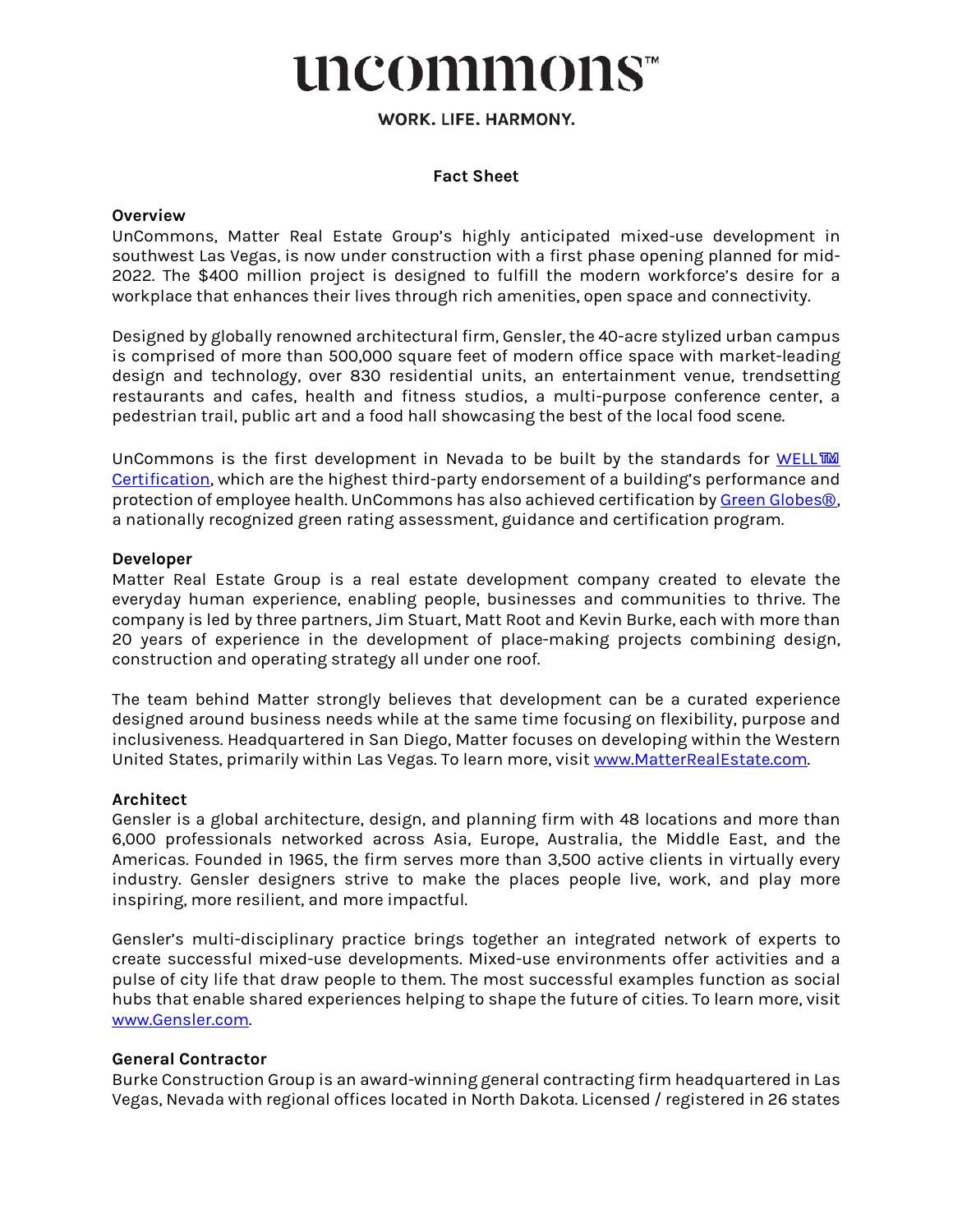and uniquely positioned to meet the demands of a geographically diverse marketplace, Burke provides comprehensive preconstruction, development, virtual design and construction (VD&C), construction management, LEED® and sustainable building under a variety of project delivery methods.

Affording customized solutions and support to our clients and partners, Burke Construction Group handles both public and private projects throughout various market sectors including: Educational, Cultural & Religious, Government, Financial, Healthcare, Hospitality / Entertainment, Data & Call Center, Office, Industrial, Retail and Senior Care / Multi-family. For more information, please visit [www.BurkeCGI.com](http://www.burkecgi.com/)*.*

# **Construction Financing**

Mosaic Real Estate Investors co-founders Vicky Schiff and Ethan Penner (credited with being the primary driver in the *creation* of the Commercial Mortgage-Backed Securities market) have provided the construction financing for Phase I. The project is valued at \$400 million.

## **Construction Timeline**

- August 2020 Phase I breaks ground
- Summer 2022 Phase I completion
- Spring 2022 Phase II construction begins
- Fall 2023 Phase II completion
- TBD Phase III construction begins
- TBD Phase III completion

# **Building Specs**

- Phase I
	- o Building I Size: 100,071 RSF; Typical Floor Plates: 24,903 RSF
	- o Building II Size: 75,448 RSF; Typical Floor Plates: 18,910 RSF
- Phase II
	- o Building III Size: 103,600 RSF; Typical Floor Plates: 25,900 RSF
	- o Building IV Size: 78,450 RSF; Typical Floor Plates: 19,600 RSF
- Floor Levels: Four per building
- Parking: 4:1000 ratio; structured parking offering reserved covered spaces
- HVAC: State-of-the-art VRF system
- Ceiling Height: 14' and 18' on ground level
- Majority of glassline floor-to-ceiling
- Operable doors and outdoor patios

## **Office Tenants**

- [BDO](https://www.bdo.com/)  Building II; Floor III; 15,000 square feet
	- o Founded over 100 years ago, BDO's core purpose is to help people thrive every day while serving as an international leader in assurance, tax and financial advisory services.
- [CBRE](https://www.cbre.us/)  Building II; Floor II; 20,000 square feet
	- o The world's largest commercial real estate services and investment firm, CBRE offers a range of integrated services including facilities, transaction and project management; property management; investment management; appraisal and valuation; property leasing; strategic consulting; property sales; mortgage services and development services. The Fortune 500 Company will occupy an entire floor of one of UnCommons' five office buildings.
- [DraftKings](https://www.draftkings.com/)  Building I; Floors I, II, III and IV; 90,000 square feet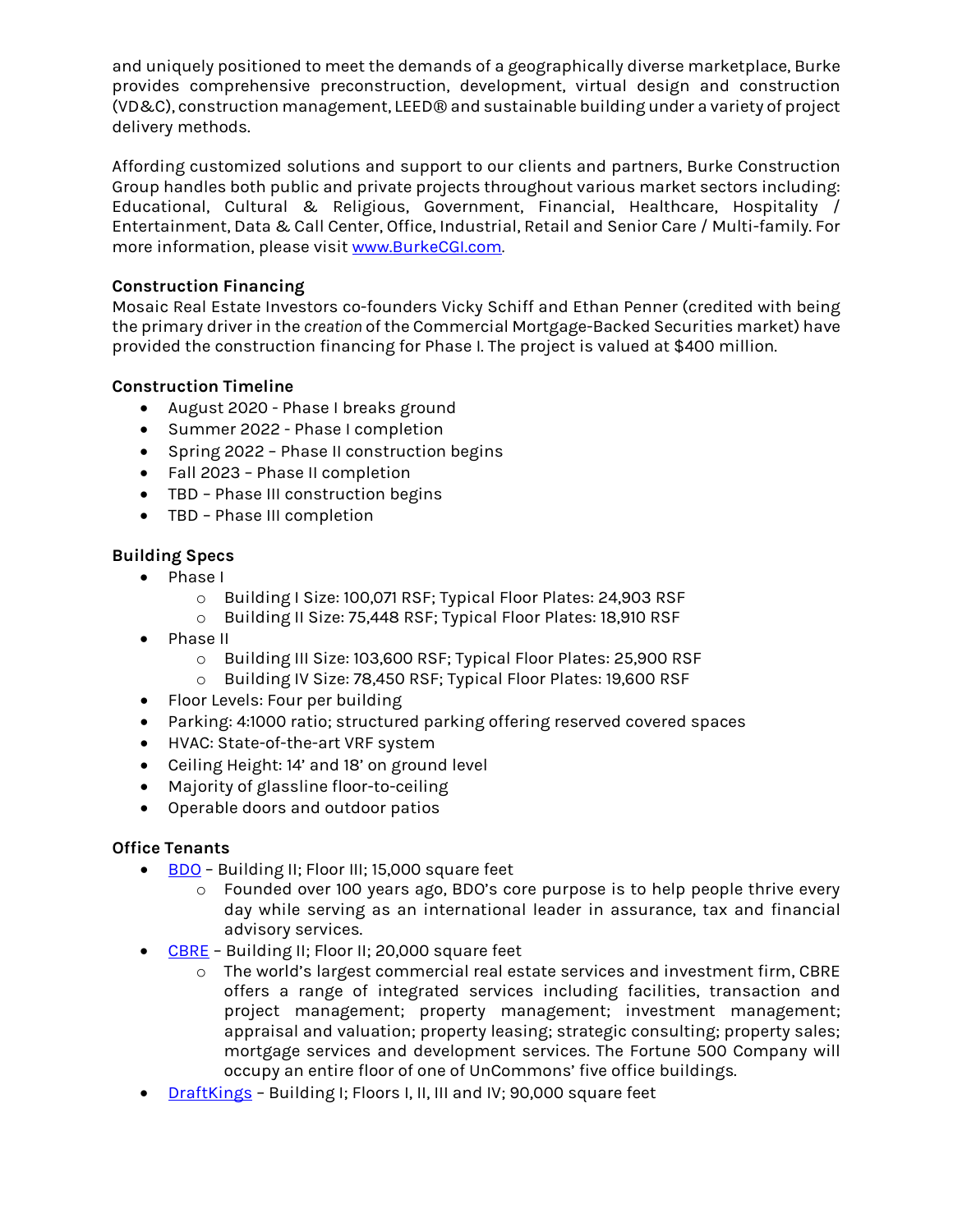- $\circ$  A leader in the digital sports entertainment and gaming industries, created to fuel the competitive spirit of sports fans with products that range across daily fantasy, regulated gaming and digital media. The company's new office will be comprised of more than 130 dedicated sports trading desks surrounded by full multimedia walls, a 7,500-square-foot cafeteria and event space, a custom casino training pit, a 500-square-foot interactive putt-view putting green, private and public outdoor spaces, and mothers' rooms, making this the second largest Draft Kings headquarters in the United States.
- [Morgan Stanley](https://www.morganstanley.com/)  Building II; Floors III and IV; 22,000 square feet
	- o A global financial leader, multinational investment bank and financial service company. After more than two decades at the Howard Hughes Center, Morgan Stanley will be moving Las Vegas locations.
- [Sotheby's International Realty](https://www.sothebysrealty.com/eng)  Building II; Floor I; 13,000 square feet
	- o Sotheby's International Realty was founded in 1976 as a real estate service for discerning clients of Sotheby's auction house. Today, the company's global footprint spans approximately 1,000 offices located in 75 countries worldwide. Sotheby will occupy a 13,000-square-foot space on the ground floor of one of UnCommons' office buildings.

## **Food and Beverage Brands**

- [The Coffee Class](https://thecoffeeclass.com/)  1,200 square feet
	- o A specialty coffee house that will serve world-class coffee, in addition to elevated breakfast, pastries and brunch dishes. Since opening in 2019, The Coffee Class has cultivated a loyal following for its thoughtful approach to coffee, popular pastries, plentiful vegan options and elevated lattes.
- [General Admission](https://www.generaladmissionla.com/)  6,550 square feet
	- o An elevated sports lounge, General Admission will combine electrifying live entertainment, a chef-driven menu, thrilling events and sports viewing within an upscale atmosphere. It will feature 180 seats throughout its chic dining, bar, lounge and patio spaces and will feature more than 30 televisions throughout the venue ranging from 55-inch to 98-inch, a 40-foot-long bar.
- $GYU+ 850$  $GYU+ 850$  square feet
	- o A Japanese Cuisine restaurant that will provide guests with an authentic Japanese experience. The restaurant is heavily inspired and drew direct inspiration from traditional Japanese imagery found in Japan.
- Mercadito 1,000 square feet
	- o A neighborhood bodega, Mercadito will serve a range of authentic sandwiches and coffee while providing grocery essentials to the UnCommons community.
- Concept Name TBA, [MINA Group](https://www.michaelmina.net/)  18,000 square feet
	- o A new fast-casual restaurant and first off-Strip concept by James Beard Awardwinning Chef Michael Mina's innovative restaurant management company. The dynamic new concept led by MINA Group Executive Chef and Partner Adam Sobel will blend East Coast nostalgia with premium ingredients.
- [SunLife Organics](https://sunlifeorganics.com/)  1,000 square feet
	- o A cult-favorite, health-centric eatery that serves organic superfood bowls, smoothies, and cold-pressed juices. SunLife Organics provides an alternative take to a modern-day juice bar. Designed by a feng shui master, each location incorporates crystals and geodes - some standing over seven feet tall throughout the space that the founder, Khalil Rafati, has collected throughout his travels.
- Todo Bien 1,300 square feet